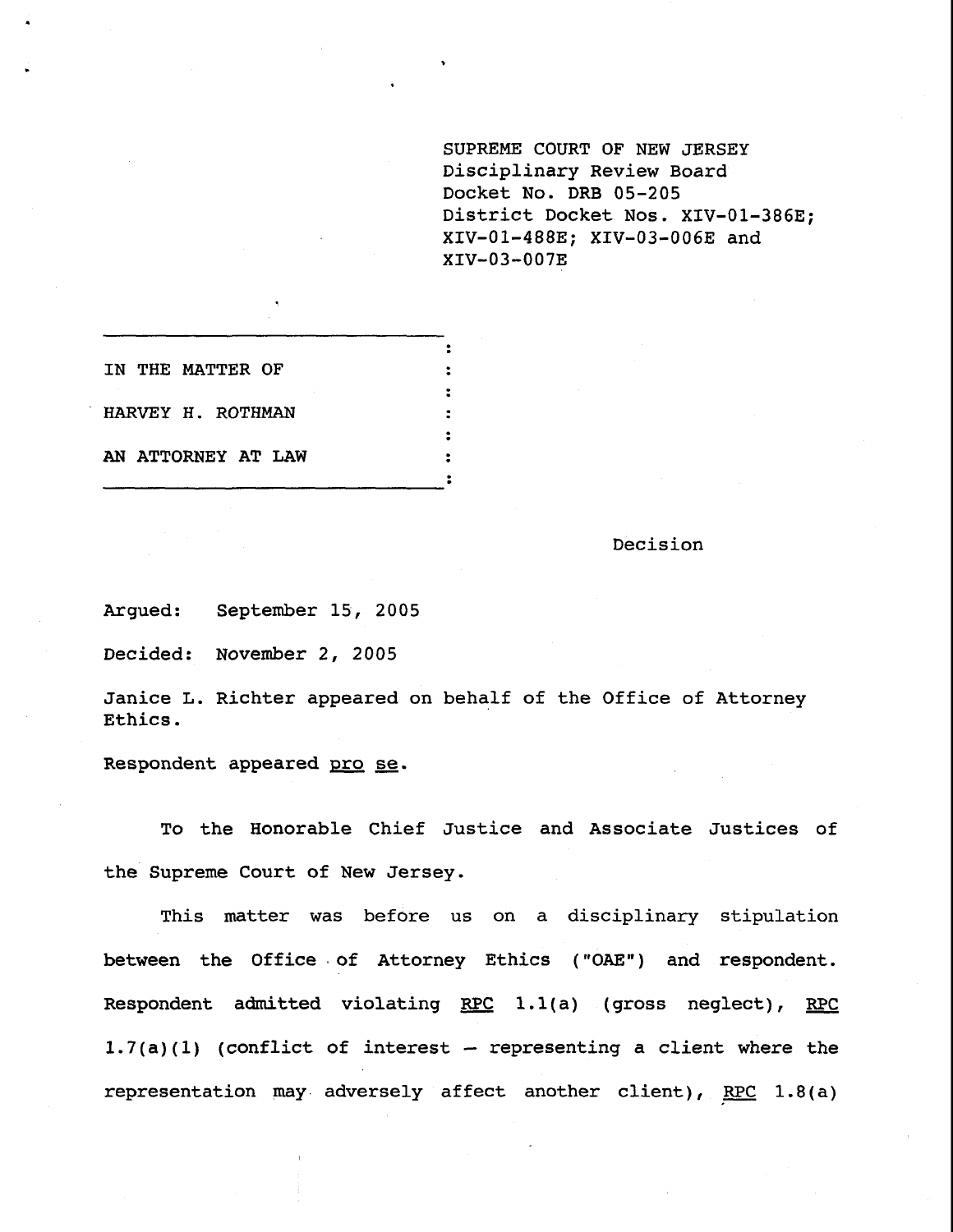(improper business transaction with a client), RPC 1.15(a) (failure to safeguard funds), RPC 1.15(b) (failure to promptly deliver funds to a third person), RPC 1.15(d) (recordkeeping violations), and RPC 5.3(a), (b), and (c) (failure to properly supervise a nonlawyer). The OAE recommends a reprimand.

Respondent was admitted to the New Jersey bar in 1989, the District of Columbia in 1994, and the Commonwealth of Massachusetts in 1998. At the relevant times, he maintained a law office in Howell, New Jersey. He has no history of discipline.

### Docket No. XIV-01-0386E - Trust Overdraft

According to respondent represented Robert and Kathleen Ryan, as the the stipulation, on August 28, 2001, purchasers in a real estate transaction. Respondent's trust account check no. 1550 for \$148,380.05 was presented for payment on October ii, 2001, to pay off the seller's mortgage. It created an overdraft in respondent's trust account.

Respondent's poor recordkeeping, including his failure to reconcile his trust account, prevented him from detecting the reason for the overdraft. After reconstructing his trust account, respondent discovered that his secretary had stolen trust funds by forging trust account checks and depositing them

 $\overline{2}$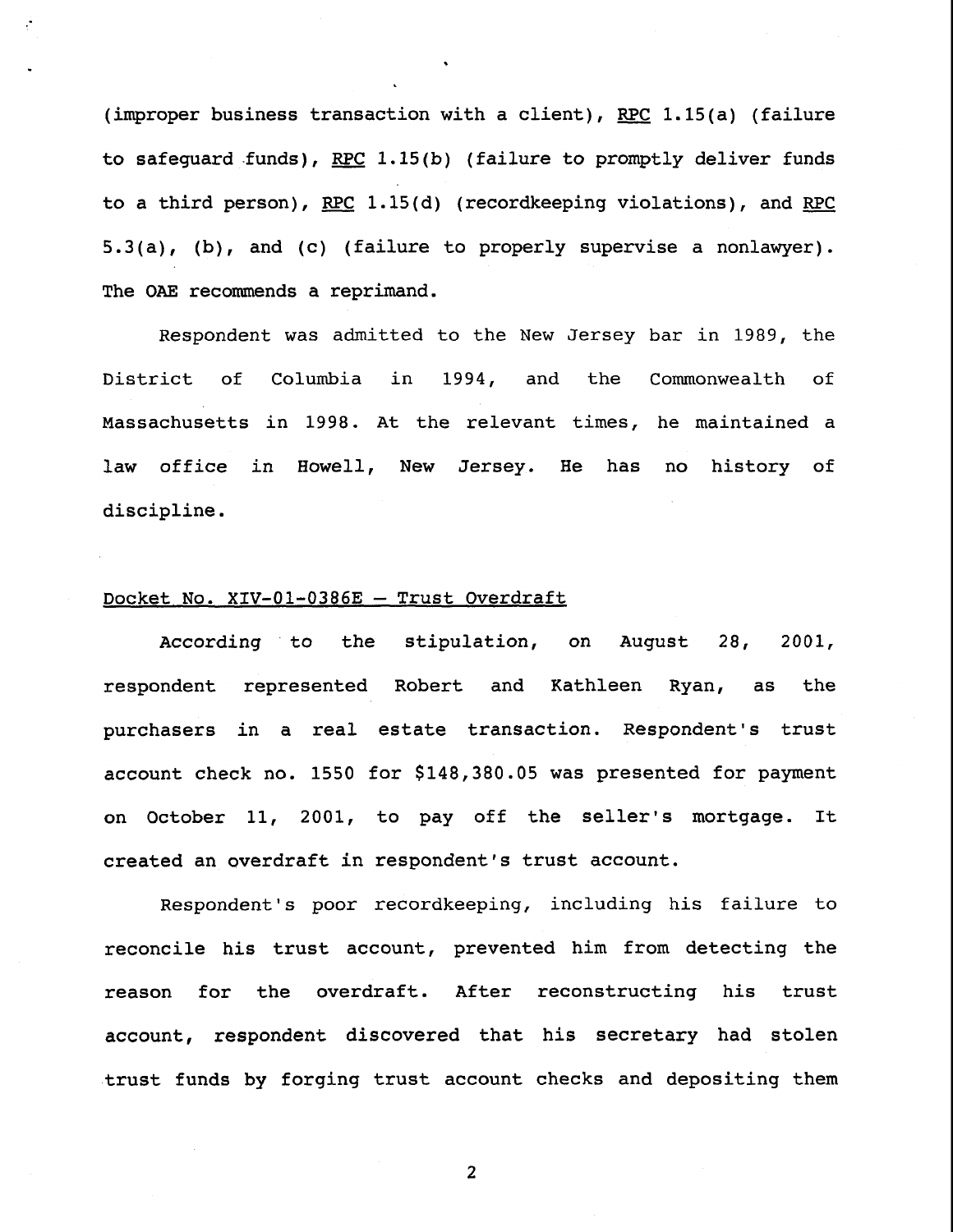into the bank account of her boyfriend, who was incarcerated at the time. Respondent determined that his secretary had "misappropriated" four trust account checks from the Ryan closing. His secretary admitted taking \$50,270.79.

Respondent had permitted his secretary to write and record trust account checks without properly monitoring her actions, and without performing regular reconciliations of his trust account.

According to the stipulation, respondent's failure to properly supervise his secretary, coupled with his poor recordkeeping practices, enabled his secretary to embezzle trust funds. Respondent stipulated that he violated RPC 1.15(a) (failure to safequard funds, RPC 1.15(d) (recordkeeping violations), and RPC 5.3(a), (b) and (c) (failure to supervise a nonlawyer employee).

# Docket No. XIV-01-0488E - The Ficarra Grievance

Respondent was the closing agent in the August 28, 2001 Ryan/Ficarra closing mentioned above. Respondent delegated to his secretary the responsibility of recording the deed and mortgage and disbursing the title policy and realty transfer fees. However, respondent's secretary failed to file the deed and mortgage and to pay the title policy and realty transfer fees.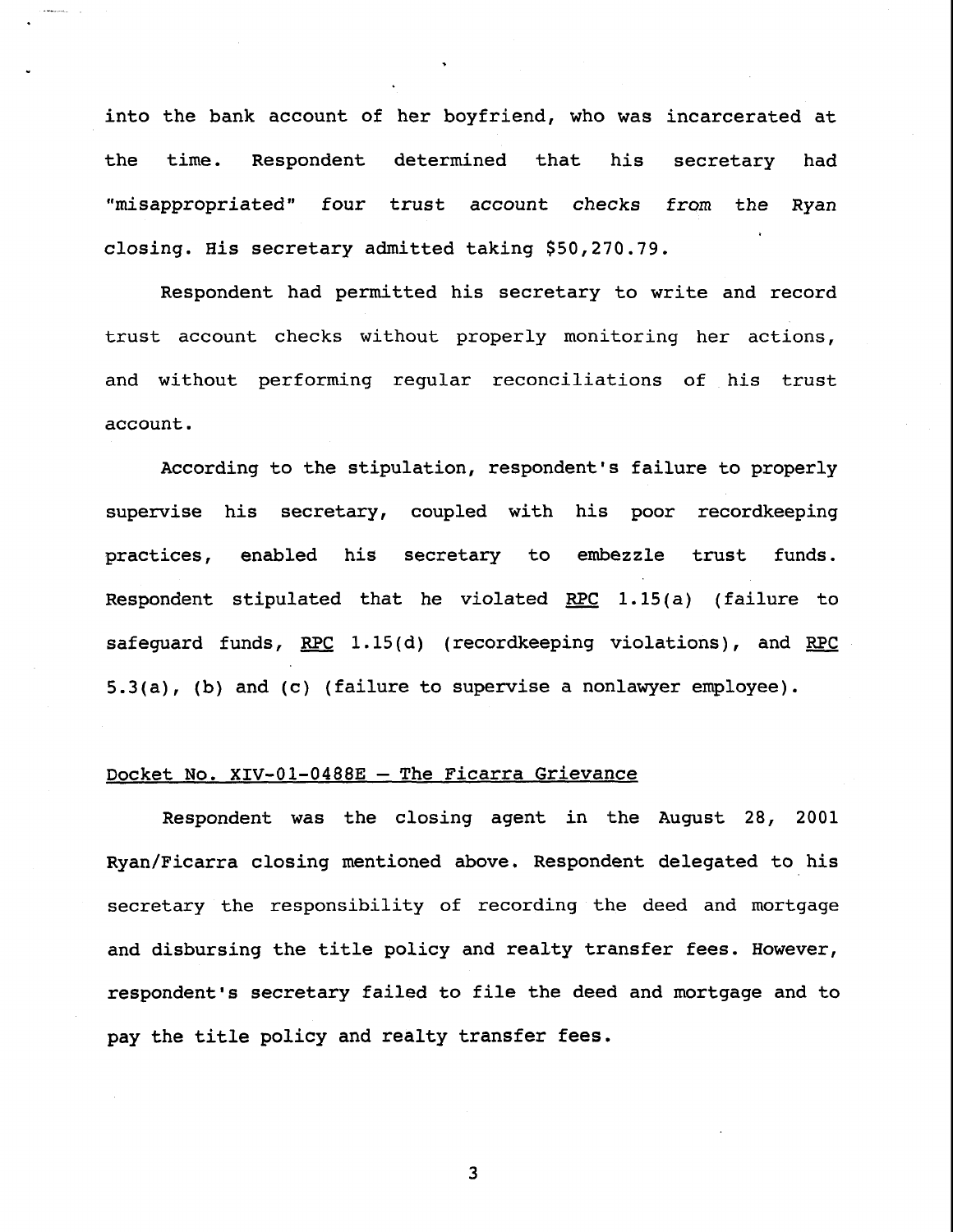Respondent stipulated that he violated RPC  $5.3(a)$ , (b) and (c), by failing to adequately supervise his secretary, and RPC l.l(a) (gross neglect), by failing to ensure that the appropriate documents were filed and the costs paid.

### Docket No. XIV-03-006E - The Cormier Grievances

Respondent represented both the purchaser (Brahamachandri Bridges) and sellers (Mr. and Mrs. Cormier) of property located in Howell, New Jersey. In doing so, according to the stipulation, he engaged in a conflict of interest  $(REC 1.7(a)(1))$ .

Respondent also obtained a \$5,000 loan for himself from the Cormiers, without fulfilling the requirements of RPC 1.8(a). He failed to advise the Cormiers of the potential conflict of interest, failed to advise them of the desirability of seeking independent counsel, and failed to obtain their consent to the representation in writing.

According to the stipulation; because of misrepresentations made by Mr. Cormier, respondent believed that Mr. Cormier was a "mortgage-broker representative." Based on respondent's mistaken belief, he entrusted Mr. Cormier with the responsibility of filing the deed and mortgage and paying off the existing mortgage. Mr. Cormier, however, failed to carry out these tasks. Respondent admitted violating RPC 1.1(a) (gross neglect) and RPC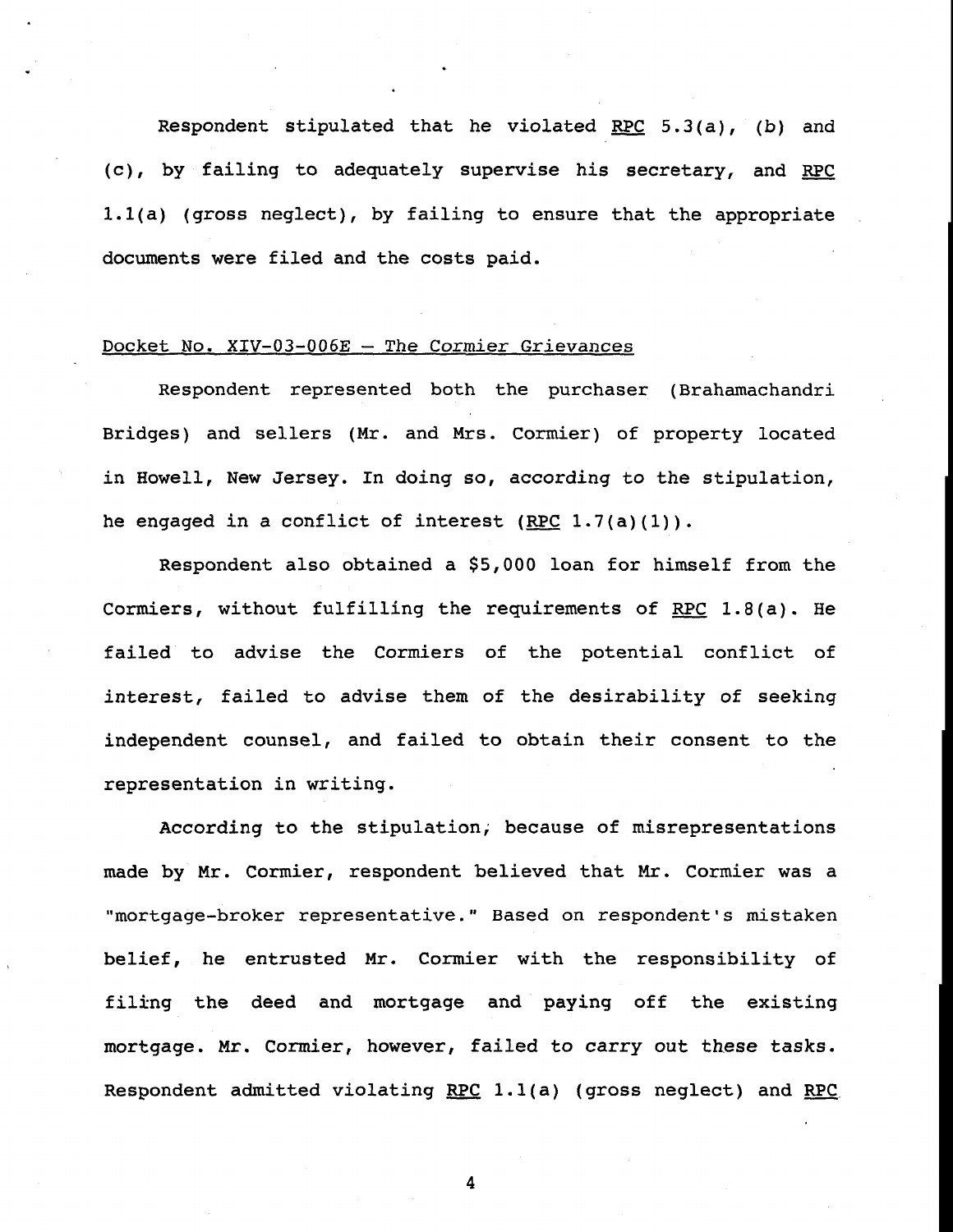1.15(b) (failure to promptly deliver funds to a third person) by delegating those responsibilities to Cormier.

## Recordkeepinq Violations

Respondent stipulated that his failure to regularly reconcile his trust account contributed to the "theft of funds" by his secretary. The theft left financial institutions' and clients' funds in jeopardy, mortgage and title companies unpaid, and closing documents not recorded. Moreover, "[t]hird party victims were also subject to costly litigation." Respondent's conduct in this regard violated RPC 1.15(d) (recordkeeping violations).

As mitigation, respondent claimed that, during the relevant time, he was going through a "difficult divorce," which affected his attention to, and operation of, his law practice. In addition, a custody battle for his children<sub>40</sub> and his dire financial issues were extremely time-consuming and left him emotionally drained.

Once respondent discovered that his secretary was embezzling funds, however, he immediately contacted the authorities, "instituted suit," and took other steps to ensure that his clients were made whole.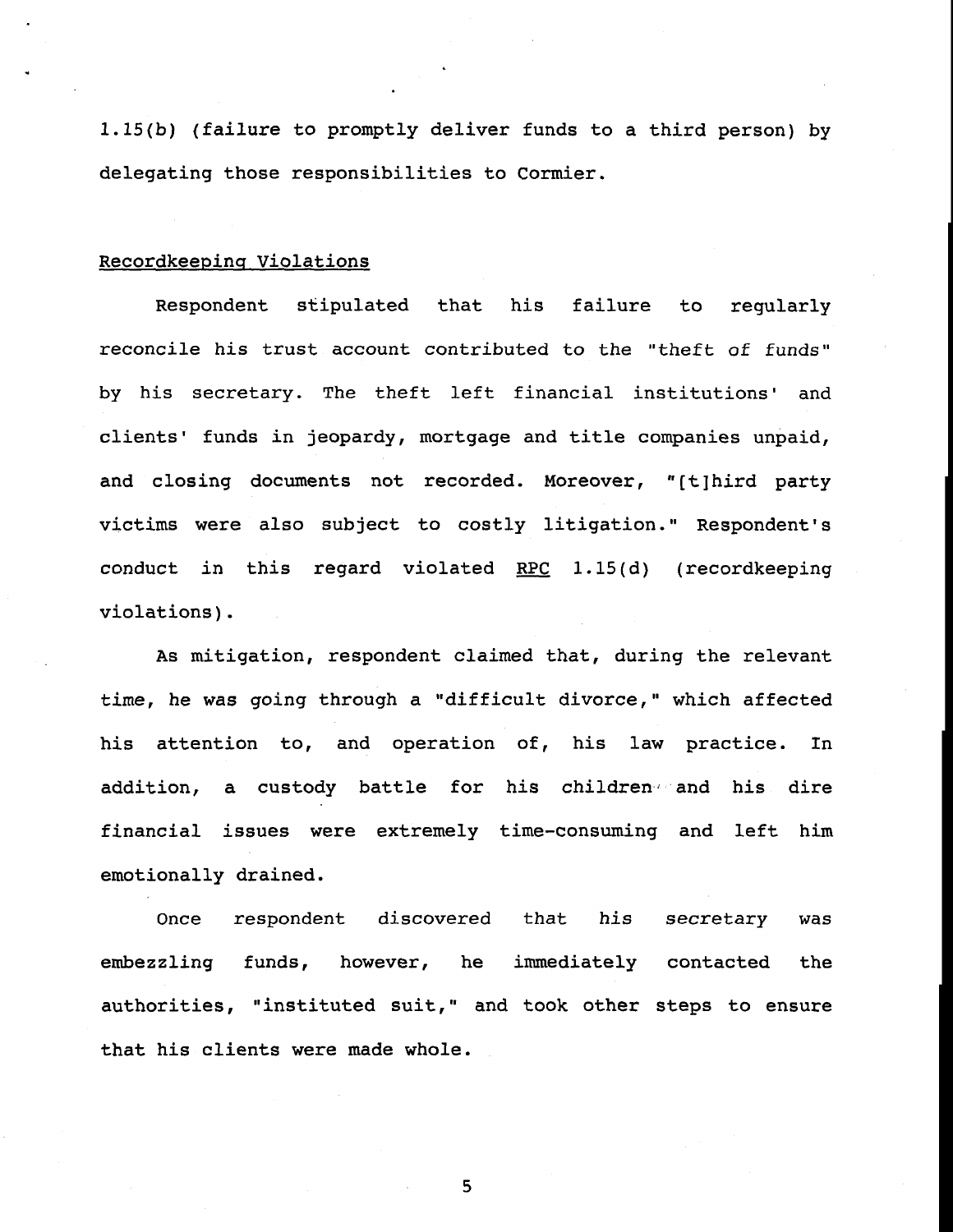Respondent fully cooperated with the OAE, admitted his ethics violations, reconciled his trust account, and stopped practicing law as a sole practitioner.

As noted earlier, the OAE recommends the imposition of a reprimand.

Following a de novo review of the record, we find that the stipulated facts establish by clear and convincing evidence that respondent's conduct was unethical.

Respondent failed to properly maintain his records, a violation of  $RPC$  1.15(d), and failed to safeguard his clients' funds, a violation of RPC 1.15(a). After he delegated tasks to his secretary and Mr. Cormier, he also failed to ensure that title policy and realty transfer fees were paid in the Ryan/Ficarra closing and that the mortgage was paid off in the Brahamachandri/Cormier closing, thereby violating RPC 1.15(b) (failure to promptly deliver funds to a third person).

According to the stipulation respondent violated RPC 5.3(a), (b) and (c). Those sections state, in relevant part:

> With respect to a nonlawyer employed or retained by or associated with a lawyer: (a) every lawyer or organization authorized by the Court Rules to practice law in this jurisdiction shall adopt and maintain reasonable efforts to ensure that the conduct of nonlawyers retained or employed by the lawyer . . . is compatible with the professional obligations of the lawyer.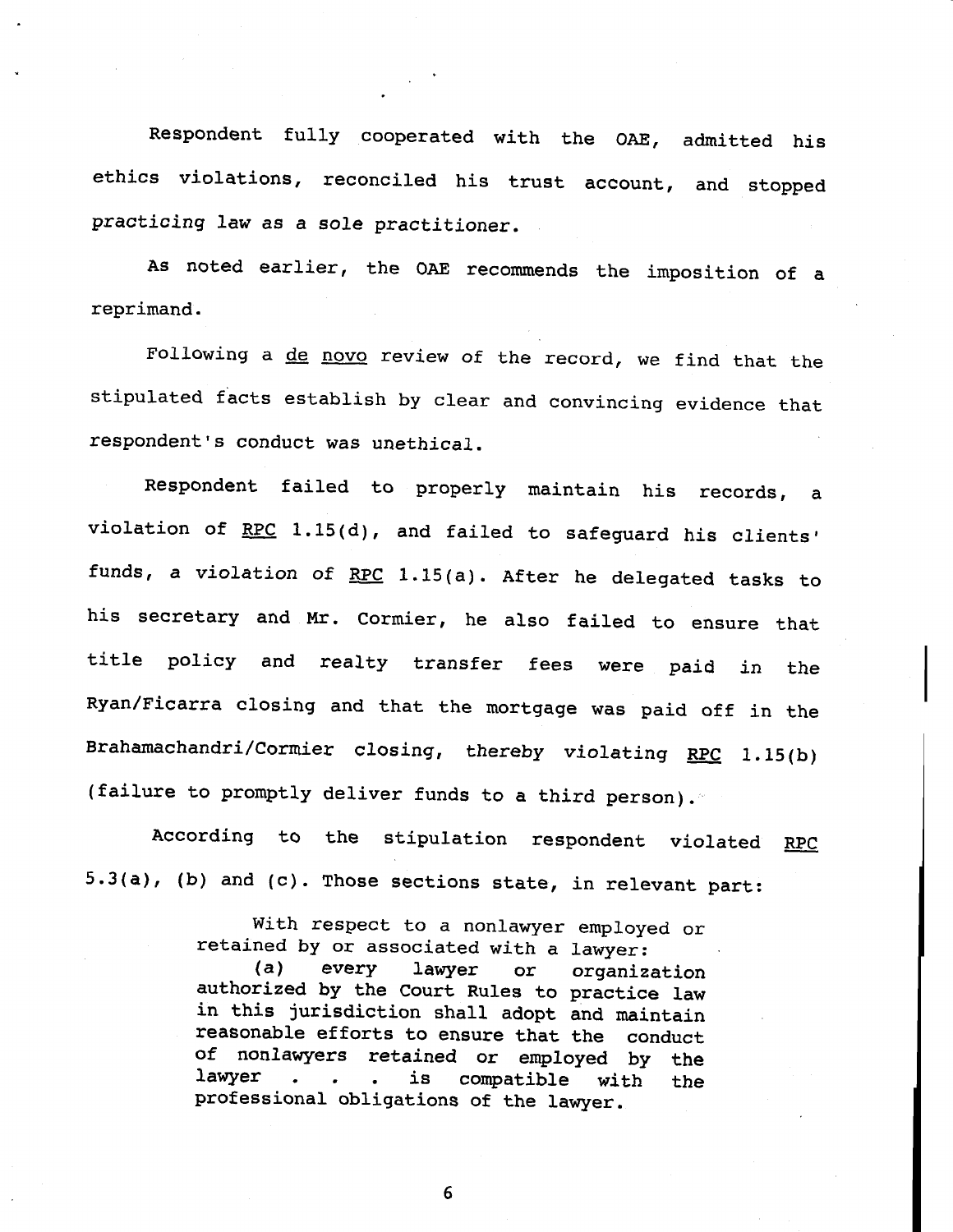(b) a lawyer having direct supervisory authority over the nonlawyer shall make reasonable efforts to ensure that the person's conduct is compatible with the professional obligations of the lawyer; and

(c) a lawyer shall be responsible for conduct of such a person that would be a violation of the Rules of Professional Conduct if engaged in by a lawyer if:

(i) the lawyer orders or ratifies the conduct involved;

(2) the lawyer has direct supervisory authority over the person and knows of the conduct at a time when its consequences can be avoided or mitigated but fails to take reasonable remedial action; or

(3) the lawyer has failed to make reasonable investigation of circumstances that would disclose past instances of conduct by the nonlawyer incompatible with the professional obligations of a lawyer, which evidence a propensity for such conduct.

Respondent's conduct violated RPC 5.3(a) and (b) in that, as the secretary's employer and direct supervisor, he failed to ensure that his secretary's conduct was compatible with his professional obligations. The facts set forth in the stipulation, however, do not support finding a violation of RPC 5.3(c). Respondent did not stipulate that he ordered or ratified his secretary's conduct, that he knew of her conduct at a time when its consequences could be avoided or mitigated, or that his secretary had engaged in past instances of conduct incompatible with respondent's professional obligations. We, therefore, determine to dismiss the charged violation of RPC 5.3(c).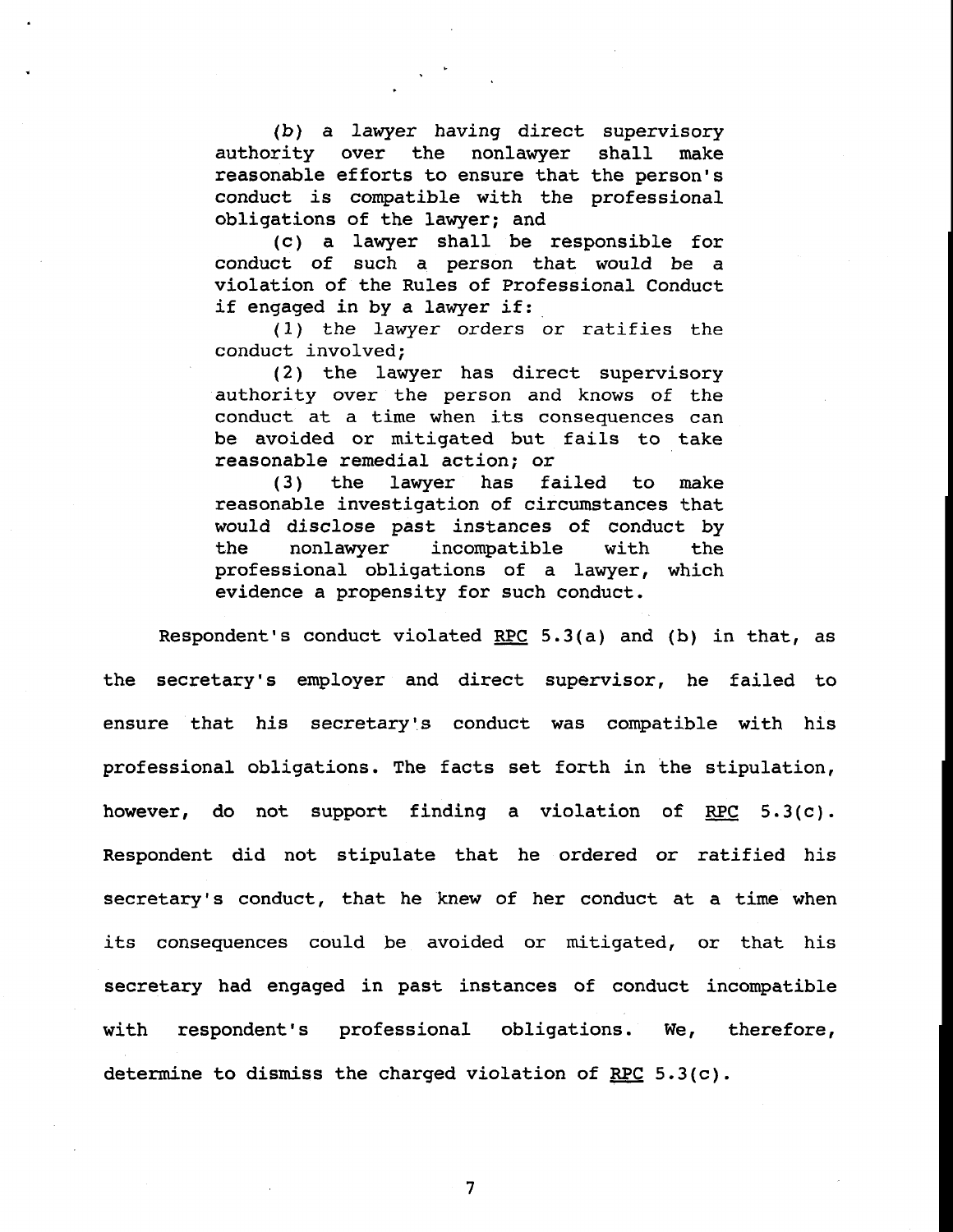Respondent admitted that he was grossly negligent by failing to ensure that the appropriate documents were filed and costs paid in the Ryan/Ficarra and Brahamachandri/Cormier closings. Because respondent stipulated that his recordkeeping violations left financial institutions' and clients' funds in jeopardy, mortgage and title companies unpaid, and third-party victims subject to costly litigation, we also find a violation of RPC  $l.l(a)$  (gross neglect).

Respondent admitted engaging in a conflict of interest (RPC 1.7(a) by representing both the buyer and seller in the Cormier/Bridges transaction. Neither the stipulation, nor respondent, at oral argument before us, indicated at what point he undertook the representation (it is permissible for an attorney to represent both parties after negotiation of the contract (See In re Lanza, 65 N.J. 347 (1974)). Moreover, prior to 2004, the rules did not require a written waiver. Because the record does not disclose when the transaction occurred, we dismiss this charge as unsupported by sufficient facts. We find, however, that respondent violated RPC 1.8(a) by obtaining a loan from the Cormiers without complying with the requirements of full disclosure of the circumstances, notice of the desirability of seeking independent counsel, and written consent.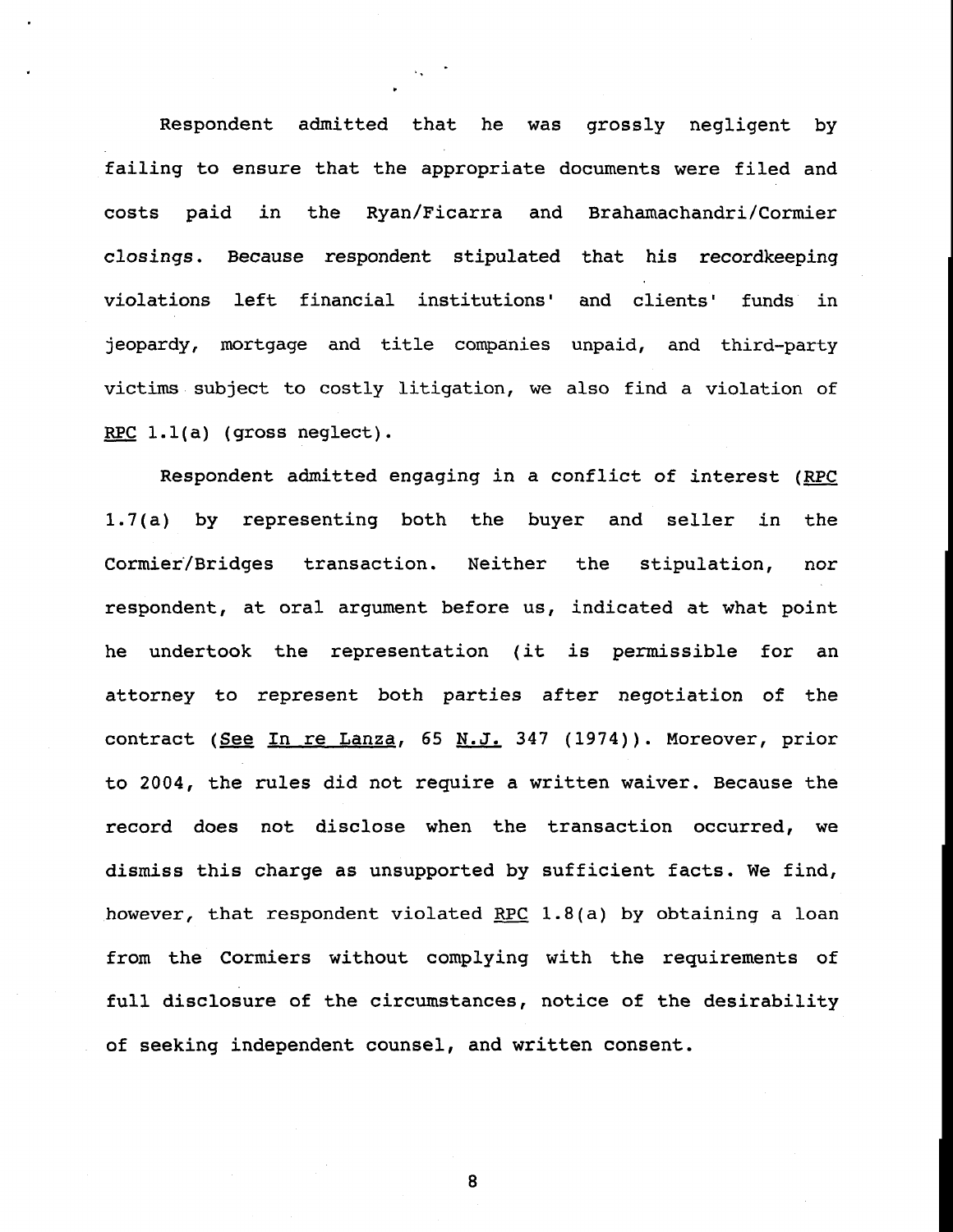At oral argument before us, respondent made it clear that the problems in his law practice were aggravated by his marital woes. Nevertheless, he admitted that he failed to maintain proper trust account records, delegated too much responsibility to his secretary, and failed to properly supervise her. As a result of respondent's inattention to his practice, his secretary stole trust account funds, which contributed to a trust account overdraft.

The only issue left for determination is the proper quantum of discipline for respondent's violations of RPC 1.1(a), RPC 1.8(a), RPC 1.15(a), RPC 1.15(b), RPC 1.15(d) and RPC 5.3(a) and (b). It is well-settled that, absent egregious circumstances or serious economic injury to clients, a reprimand is the appropriate discipline in conflict of interest situations. In re Berkowitz, 136 N.J. 134, 148 (1994). A reprimand would also be sufficient discipline for a conflict of interest even if other violations are present. See, e.g., In re LeVine, 167 N.J. 608 (2001) (reprimand where attorney borrowed client funds without making the required disclosures or obtaining the necessary consents, commingled personal and trust funds, failed to comply with recordkeeping requirements, and failed to safequard client funds); and  $In$  re Chazkel, 170 N.J. 69 (2001) (reprimand for attorney who engaged in a conflict of interest  $(RPC 1.7(b))$ ,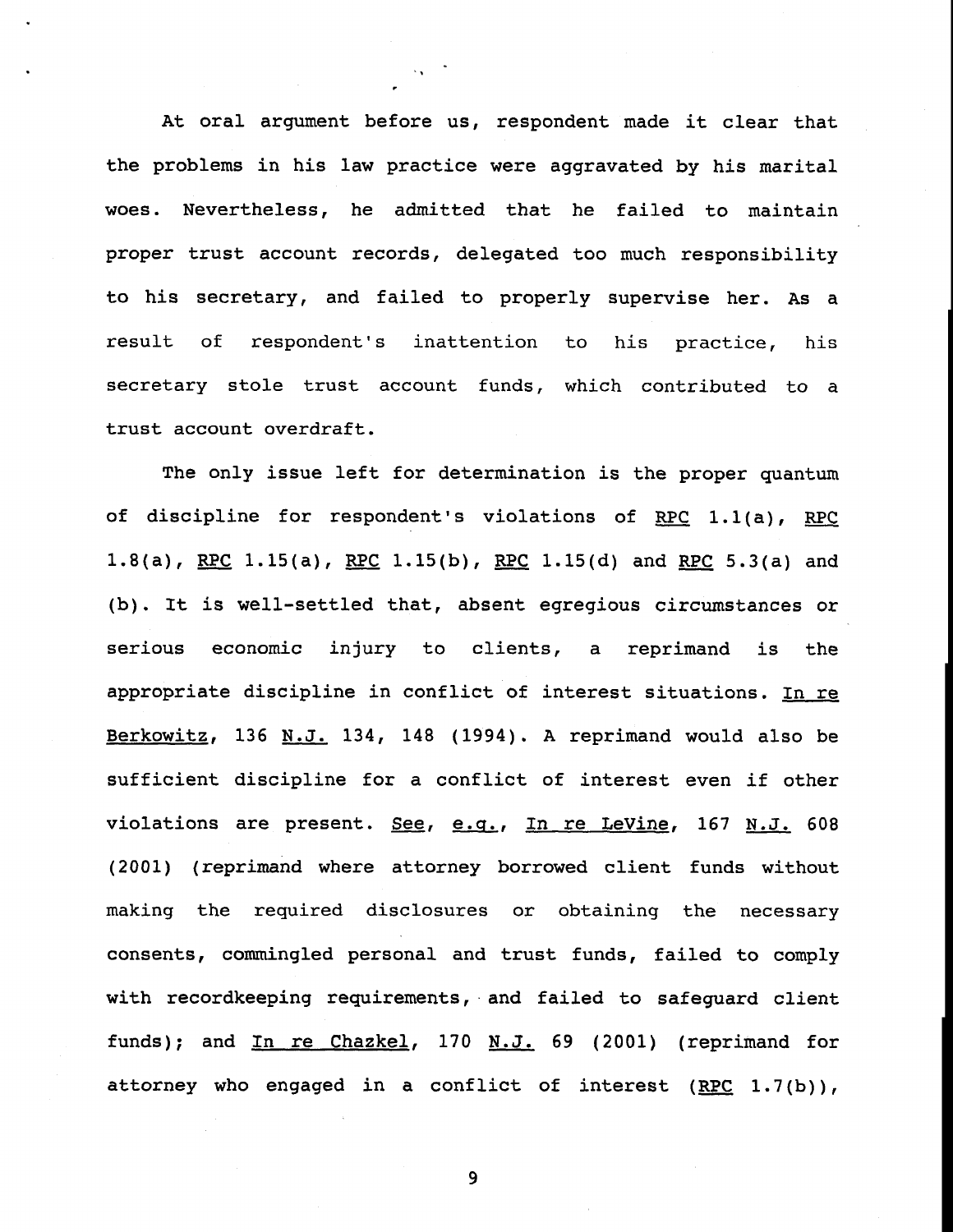knowingly acquired a pecuniary interest adverse to the client (RPC 1.8(a)), charged an unreasonable fee in a collection matter, failed to withdraw from representation upon discovery of the conflict, failed to safeguard property or to keep property separate, and failed to provide client with an explanation of the matter to the extent reasonably necessary to permit the client to make informed decisions regarding the representation).

For failure to supervise employees, attorneys have typically received admonitions or reprimands. See, e.g., In re Barrett, 165 N.J. 562 (2000) and In re Bergman, 165 N.J. 560 (2000) (attorneys reprimanded for failure to properly supervise an employee acting 'as secretary/bookkeeper/office manager, who the attorneys assumed was properly reconciling bank accounts, but embezzled more than \$350,000 of client trust funds); In re Gilbert, 144 N.J. 581 (1996) (reprimand where the attorney failed to properly supervise his firm's employees with regard to the business and trust .accounts, negligently misappropriated more than \$10,000 in client funds, and failed to comply with recordkeeping requirements, including commingling of personal and trust funds, and leaving earned fees in the trust account); In re Tighe, 143 N.J. 304 (1996) (reprimand where the attorney failed to properly supervise her staff, resulting in the negligent misappropriation of clients' trust funds); In re Weiner, 140  $N.J.$  621 (1995)

i0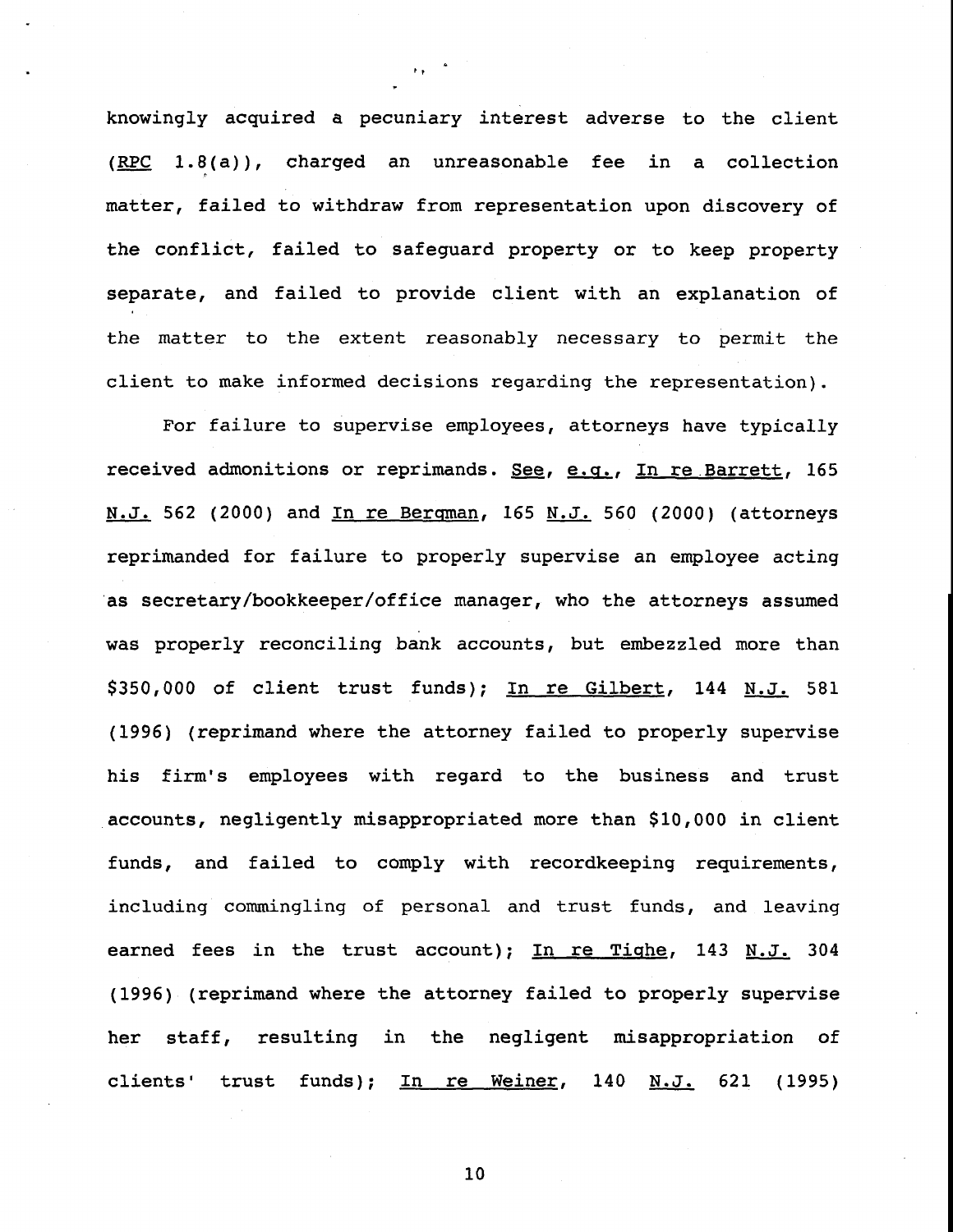(reprimand where the attorney failed to supervise non-lawyer staff by condoning staff's signing of clients' names to documents); and In the Matter of Samuel L. Sachs, DRB 01-429 (February 14, 2002) (admonition where the attorney failed to properly supervise his secretary, resulting in the dismissal of three cases for various deficiencies; the attorney also neglected a fourth matter, resulting in the client's termination of the attorney's representation).

In this matter, there is no evidence that respondent's clients suffered economic injury or other serious, irreparable consequences. In fact, once respondent discovered his secretary's defalcations, he contacted the authorities and took steps to ensure that his clients were made whole. At oral argument before us, respondent was extremely contrite and explained the emotional toll that his divorce and child custody battle took on him. He also detailed the rigors of being a sole practitioner, his problems in undertaking the administrative aspects of his practice, and his dire financial circumstances during this time period. As the result of the confluence of factors, respondent stopped practicing law as a sole practitioner. He cooperated with the OAE, reconciled his trust account, admitted his ethics violations and has no ethics history. Based on these mitigating factors, we determine that a reprimand is appropriate discipline

ii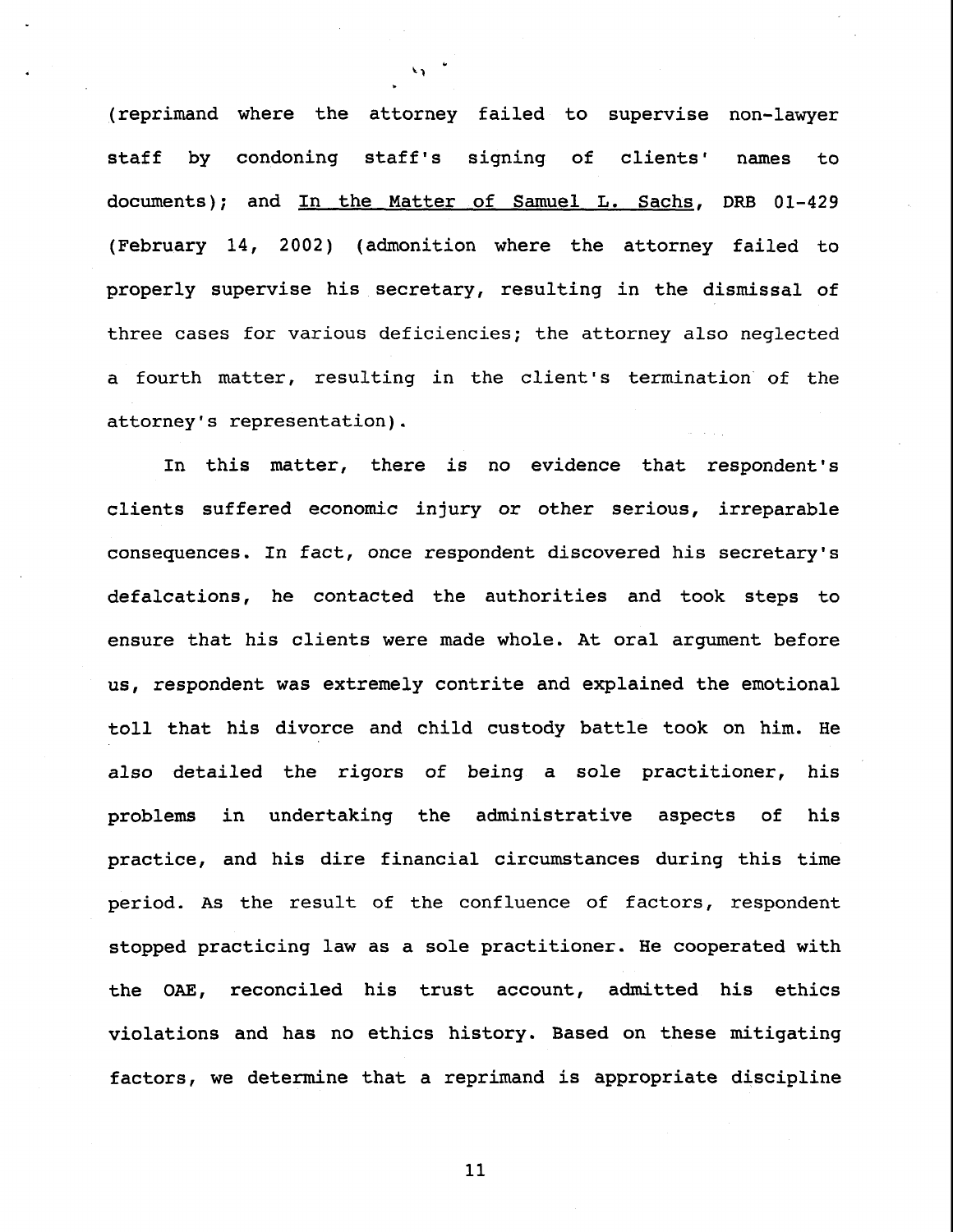for his ethics transgressions. Vice Chair O'Shaughnessy did not participate.

u y

We further determine to require respondent to reimburse the Disciplinary Oversight Committee for administrative costs.

> Disciplinary Review Board Mary J. Maudsley, Chair

**~ J**ulianne K. DeCore Chief Counsel